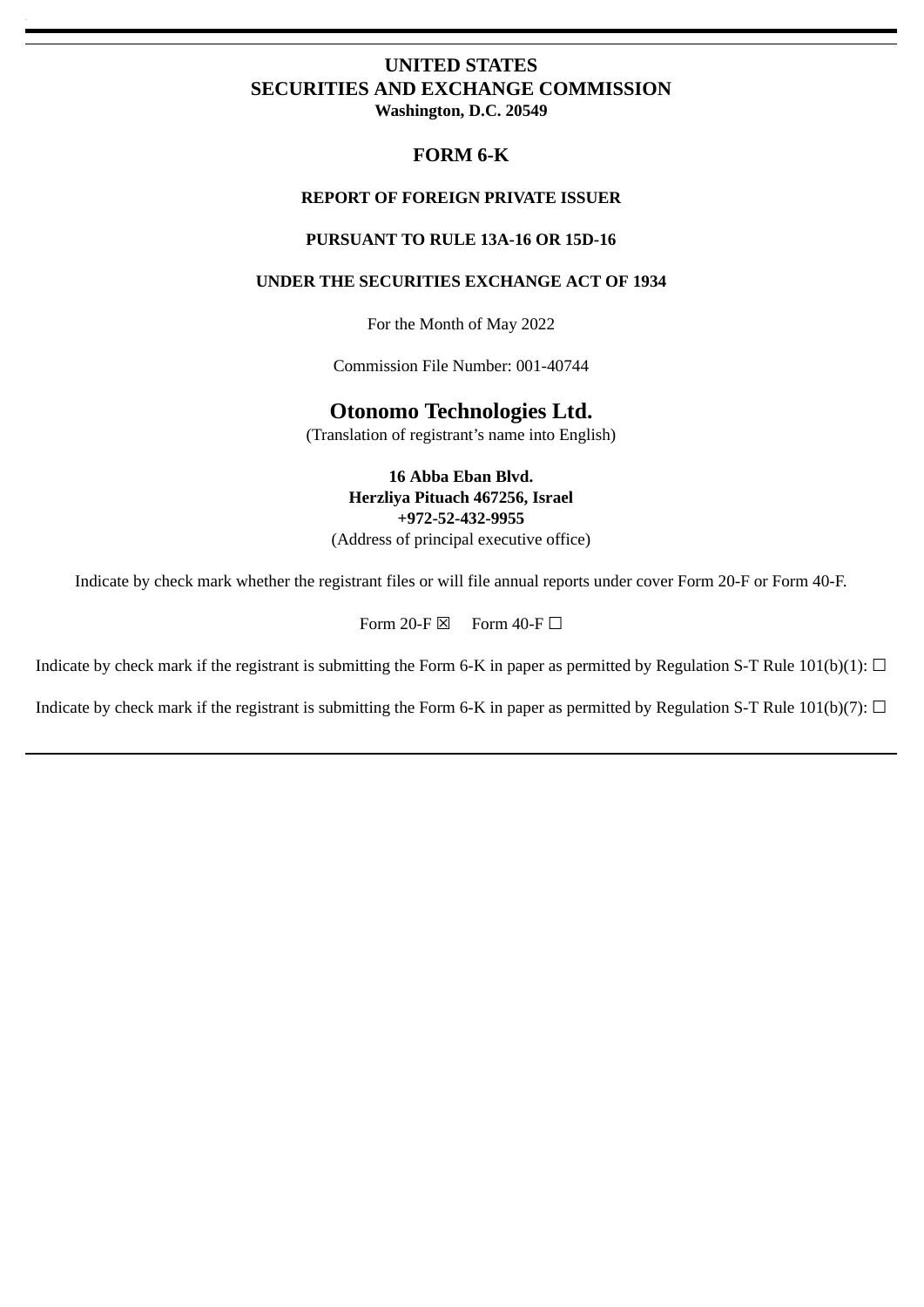On May 26, 2022, Otonomo Technologies Ltd. (the "Company") held its Annual General Meeting of Shareholders (the "Meeting"). At the Meeting, all proposed resolutions, as further detailed in the Company's Notice and Proxy Statement furnished on Form 6-K to the Securities and Exchange Commission on April 21, 2022, were approved by shareholders.